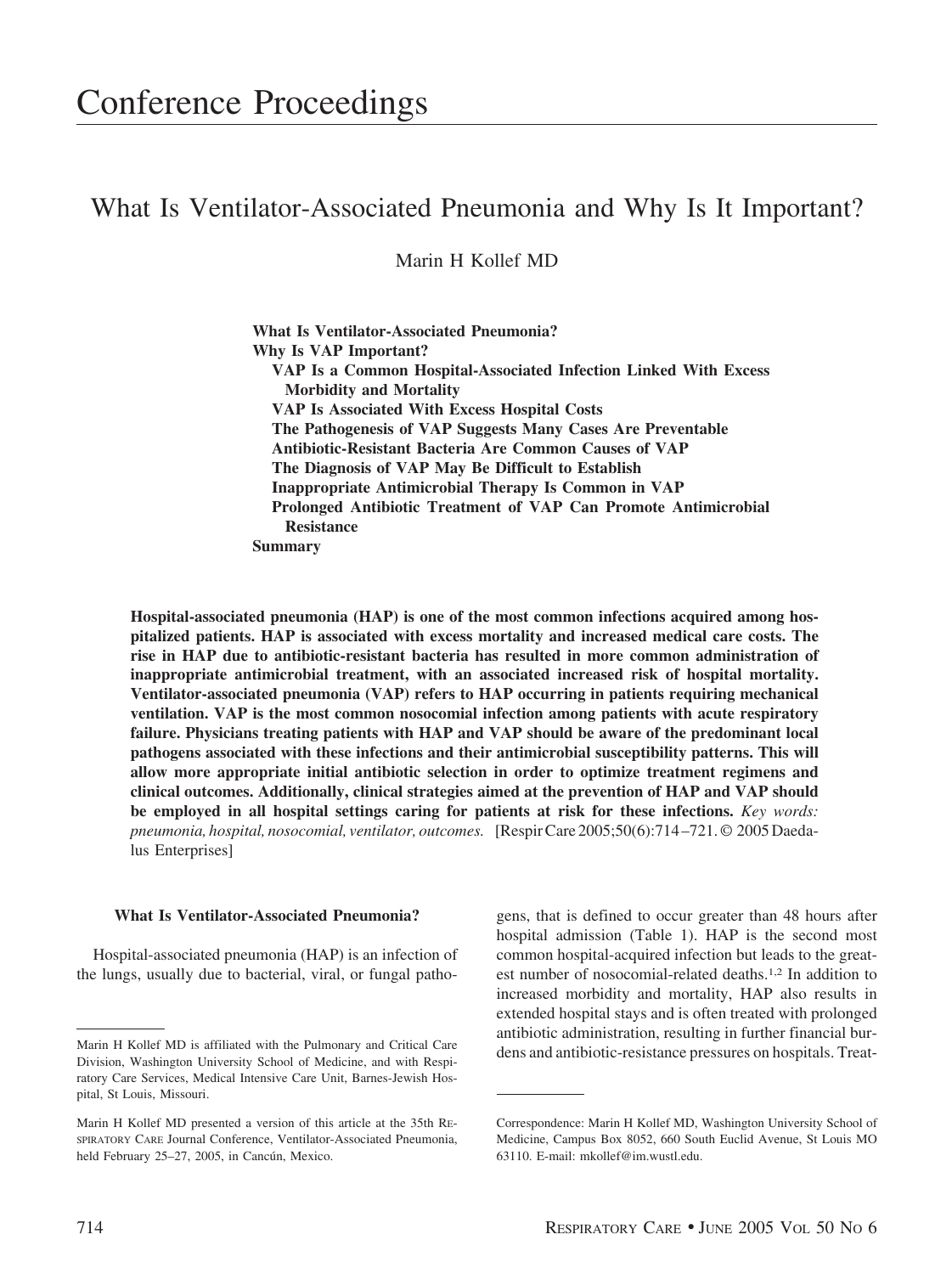#### Table 1. Pneumonia Classification According to Location of **Occurrence**

- Community-Associated Pneumonia: Infection occurring outside of the hospital in a patient lacking risk factors for health-care-associated pneumonia.
- Health-Care-Associated Pneumonia: Infection present at the time of hospitalization in a patient not requiring mechanical ventilation. The patient has one of the following risk factors:

Receiving chronic dialysis

Home infusion therapy

Home wound therapy

Residence in a nursing home or chronic care facility

Recent hospitalization (more than 3 days during the preceding 90 days)

- Hospital-Associated Pneumonia: Infection occurring  $> 48$  hours after hospital admission in a patient not requiring mechanical ventilation.\*
- Ventilator-Associated Pneumonia: Infection occurring  $> 48$  hours after hospital admission in a patient requiring mechanical ventilation.\*

ment of HAP has become more difficult because of escalating emergence of antibiotic-resistant bacteria.3,4 Successful outcomes depend on the prevention of HAP when possible and the administration of appropriate antibiotics in a timely manner when infection occurs.<sup>5</sup> The latter can be difficult to achieve when the etiology of HAP is initially unknown.

Ventilator-associated pneumonia (VAP), one form of HAP, specifically refers to pneumonia developing in a mechanically ventilated patient more than 48 hours after tracheal intubation.5,6 Although not included in this definition, some patients may require intubation after developing severe HAP and should be managed similar to patients with VAP. Pneumonia occurring within 48 hours of hospital admission can be difficult to differentiate from community-associated pneumonia (CAP) (see Table 1). These early-onset infections may have begun to develop prior to hospital admission or possibly as a result of aspiration occurring with tracheal intubation at the time of hospital admission.

Health-care-associated pneumonia (HCAP) has recently been described as pneumonia developing in patients admitted to the hospital from high-risk environments. These high-risk environments include nursing homes and extended care facilities or patients' homes if they are receiving long-term dialysis, home infusion therapy, home wound therapy, or have had a recent hospitalization.7 These risk factors increase the likelihood of infection with multipledrug-resistant bacteria that are more commonly seen in HAP and VAP, as compared with  $CAP.^{8-10}$  Although the following discussion focuses on VAP, it also applies to HCAP and HAP, which often occur in patients not requiring mechanical ventilation. However, patients with HCAP and HAP may go on to develop respiratory failure, further blurring the differences between these various classifications of pneumonia.

Time of onset of pneumonia is an important epidemiologic variable and risk factor for specific pathogens and outcomes in patients with HAP and VAP. Early-onset HAP and VAP (occurring within the first 4 d of hospitalization) usually carry a better prognosis and are more likely to be caused by antibiotic-sensitive bacteria.11 Late-onset HAP and VAP (occurring greater than 4 days after hospital admission) are more likely to be caused by multiple-drugresistant pathogens associated with increased hospital mortality and morbidity.12–14 However, patients with earlyonset HAP who have received prior antibiotics or who have been hospitalized within the previous 90 days are also at greater risk for colonization and infection with multiple-drug-resistant pathogens and should be treated similar to patients with HCAP, late-onset HAP, or VAP, in order to avoid the administration of inappropriate antimicrobial treatment.7,15

#### **Why Is VAP Important?**

# **VAP Is a Common Hospital-Associated Infection Linked With Excess Morbidity and Mortality**

There are approximately 300,000 cases of HAP and VAP annually in the United States, representing roughly 5–10 cases per 1,000 hospital admissions.1 Based on data from over 14,000 intensive care unit (ICU) patients in the United States National Nosocomial Infection Surveillance System, HAP and VAP represent the second most common nosocomial infection, affecting approximately 27% of all critically ill patients.2 HAP accounts for up to 25% of all ICU infections and more than 50% of the antibiotics prescribed.2 VAP occurs in 9 –27% of all intubated patients.5,16 Among ICU patients, nearly 90% of episodes of HAP occur during mechanical ventilation.

In mechanically ventilated patients the incidence of VAP increases with duration of ventilation. The risk of VAP is highest early in the course of hospital stay and is estimated to be 3% per day during the first 5 days of ventilation, 2% per day during days 5–10 of ventilation, and 1% per day after this.17 Since most mechanical ventilation is shortterm, approximately half of all episodes of VAP occur within the first 4 days of mechanical ventilation.<sup>18</sup> The intubation process itself contributes to the risk of pneumonia,19 and when patients with acute respiratory failure are managed with noninvasive ventilation, nosocomial pneumonia is less common.20 –22 These studies support the importance of tracheal intubation as a risk factor promoting the occurrence of VAP.

<sup>\*</sup> Patients developing pneumonia within 48 hours of hospital admission are difficult to classify. Some of these patients may have begun to develop lung infection prior to hospital admission. Mechanical ventilation refers to ventilatory support administered via an endotracheal tube.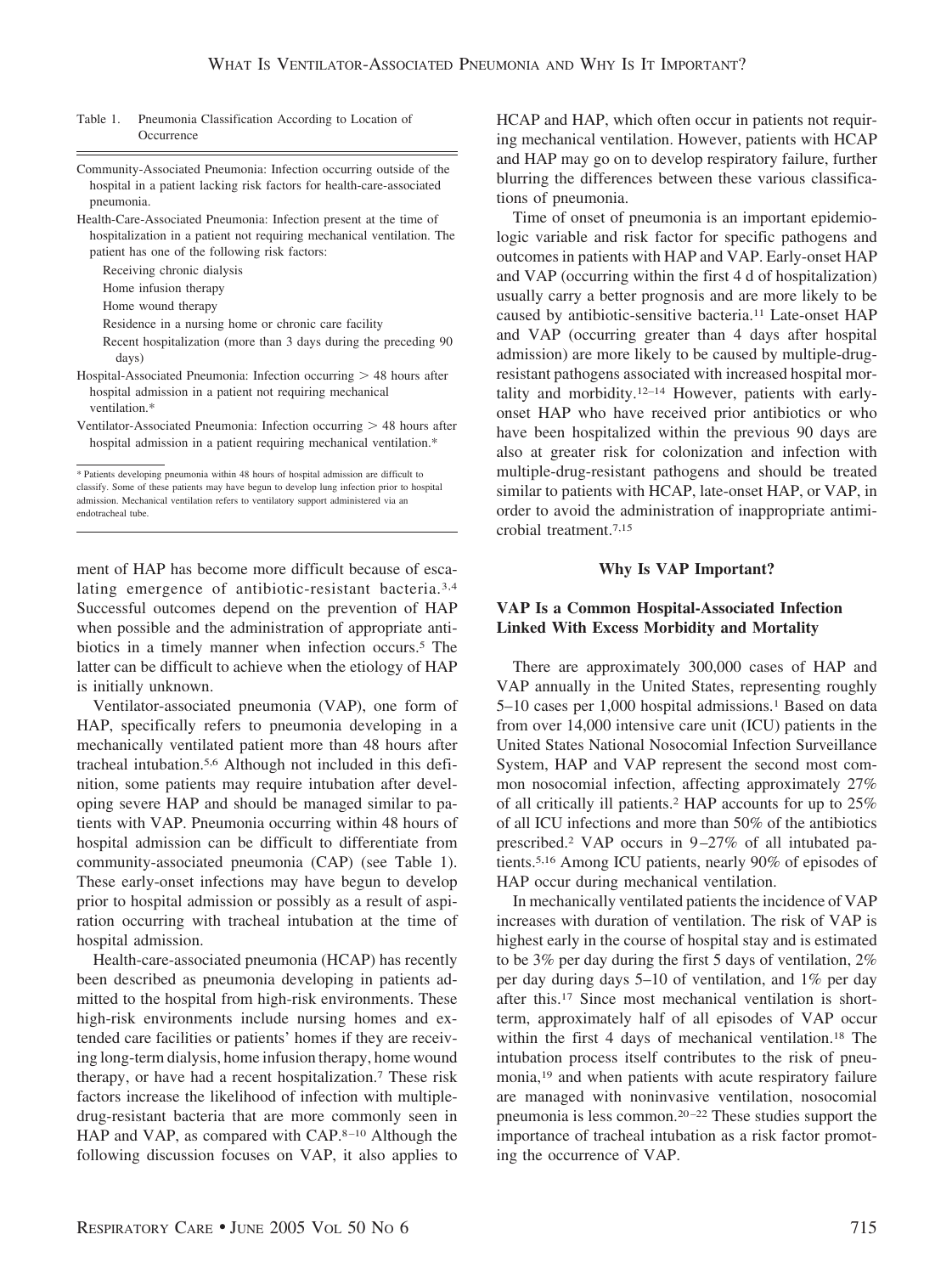When it occurs, VAP is the leading cause of nosocomial mortality for patients with respiratory failure. Approximately 60% of all deaths in patients with nosocomial infections are associated with HAP,23 and the mortality rate is higher in critically ill patients and those patients developing VAP. In these populations, mortality by all causes increases 2–2.5-fold, compared to patients without VAP,24,25 and reported crude mortality rates have ranged from 20% to 70%.26 Mortality rates are also higher in older patients, patients with a depressed level of consciousness, and patients who have received prior antibiotic therapy.24,27,28 Although patients with VAP are generally sicker than those without the infection, it is not simply a marker for other fatal illnesses in these patients. "Attributable mortality" in patients with VAP can account for up to 50% of all mortality.29 –35

## **VAP Is Associated with Excess Hospital Costs**

In addition to being the leading cause of mortality among nosocomial infections, VAP is the leading cause of nosocomial morbidity. Rates of secondary bacteremia have been reported to range from 4% to 38%, and VAP patients are hospitalized on average for an additional 4-13 days (median 7.6 d).26

In 1992, the Centers for Disease Control and Prevention estimated that each case of HAP was associated with 5.9 additional days in the hospital, corresponding to \$5,683 in extra hospital charges.36 Recent studies have suggested that incremental medical care charges for these patients are far higher than they were in the prior decade, with current estimates ranging from \$20,000 to \$40,000 per case of HAP or VAP in the ICU.16,37 By definition, HAP and VAP start after the patient is admitted to the hospital, so less than 5% of the additional cost may be recovered under prospective reimbursement systems, providing a financial incentive to accompany the clinical rationale for preventing these infections more effectively.38

# **The Pathogenesis of VAP Suggests Many Cases Are Preventable**

The pathogenesis of VAP, as well as HCAP and HAP, is linked to 2 separate but related processes: colonization of the aerodigestive tract with pathogenic bacteria, and aspiration of contaminated secretions. The most common sources of VAP pathogens are from microaspiration of oropharyngeal secretions, aspiration of esophageal/gastric contents, inhalation of infected aerosols, embolization of contaminated biofilm from the endotracheal tube surface, hematogenous spread from distant infection, exogenous penetration from the pleural space, or direct inoculation (eg, resulting from tracheal intubation).5

Bacterial colonization of the oropharynx is universal with *Streptococcus pneumoniae*, various anaerobes, and, occasionally, *Haemophilus influenzae* being found in normal subjects. However, colonization with Gram-negative bacilli, notably virulent organisms such as *Pseudomonas aeruginosa* and *Acinetobacter* species, is rare in healthy individuals.39 It is known that oropharyngeal and tracheal colonization with *P. aeruginosa* and enteric Gram-negative bacilli increases with length of hospital stay and with severity of illness.4,40 One older study noted that 35% of moderately ill patients and 73% of critically ill patients were colonized with Gram-negative bacilli.<sup>41</sup> The same investigators found that pneumonia occurred in 23% of colonized patients but in only 3.3% of uncolonized patients.<sup>41,42</sup>

Aspiration of oropharyngeal secretions is not uncommon, even in health. Approximately 45% of healthy subjects were shown in one study to aspirate during sleep,<sup>43</sup> and the rate of aspiration is higher than this in patients with impaired levels of consciousness and inability to protect their airways from aspiration events.39,44 Factors promoting aspiration include an overall reduced level of consciousness, a blunted gag reflex, abnormal swallowing for any reason, delayed gastric emptying, or decreased gastrointestinal motility. Reflux and aspiration of nonsterile gastric contents is also a possible mechanism of pathogen entry into the lungs,  $44 - 46$  although its role is generally less important than that of oropharyngeal colonization.47 The stomach has been particularly implicated in late-onset VAP as a potential reservoir for antibiotic-resistant bacteria.48

The understanding of the dual pathogenesis of VAP (colonization of the aerodigestive tract with pathogenic bacteria and their subsequent aspiration) has allowed for the development of intervention strategies aimed at the prevention of this infection. These education-based programs have shown that the occurrence of VAP can be reduced by 50% or more, using multiple interventions aimed at preventing colonization and aspiration.49,50 The interventions applied in these strategies are aimed at preventing or reversing specific risk factors associated with promoting VAP, identified from multivariate analyses.51,52

## **Antibiotic-Resistant Bacteria Are Common Causes of VAP**

Infectious organisms that commonly result in VAP, as well as HCAP and HAP, are generally different from those that are most commonly associated with CAP. Gram-negative aerobes compose the majority of HAP infections; however, *Staphylococcus aureus*, especially methicillinresistant strains, are increasing in importance as a cause of VAP.2,53 The individual organisms that are most commonly associated with VAP are *S. aureus* (18.1%), *P. aeruginosa* (17.0%), and *Enterobacter* species (11.2%).54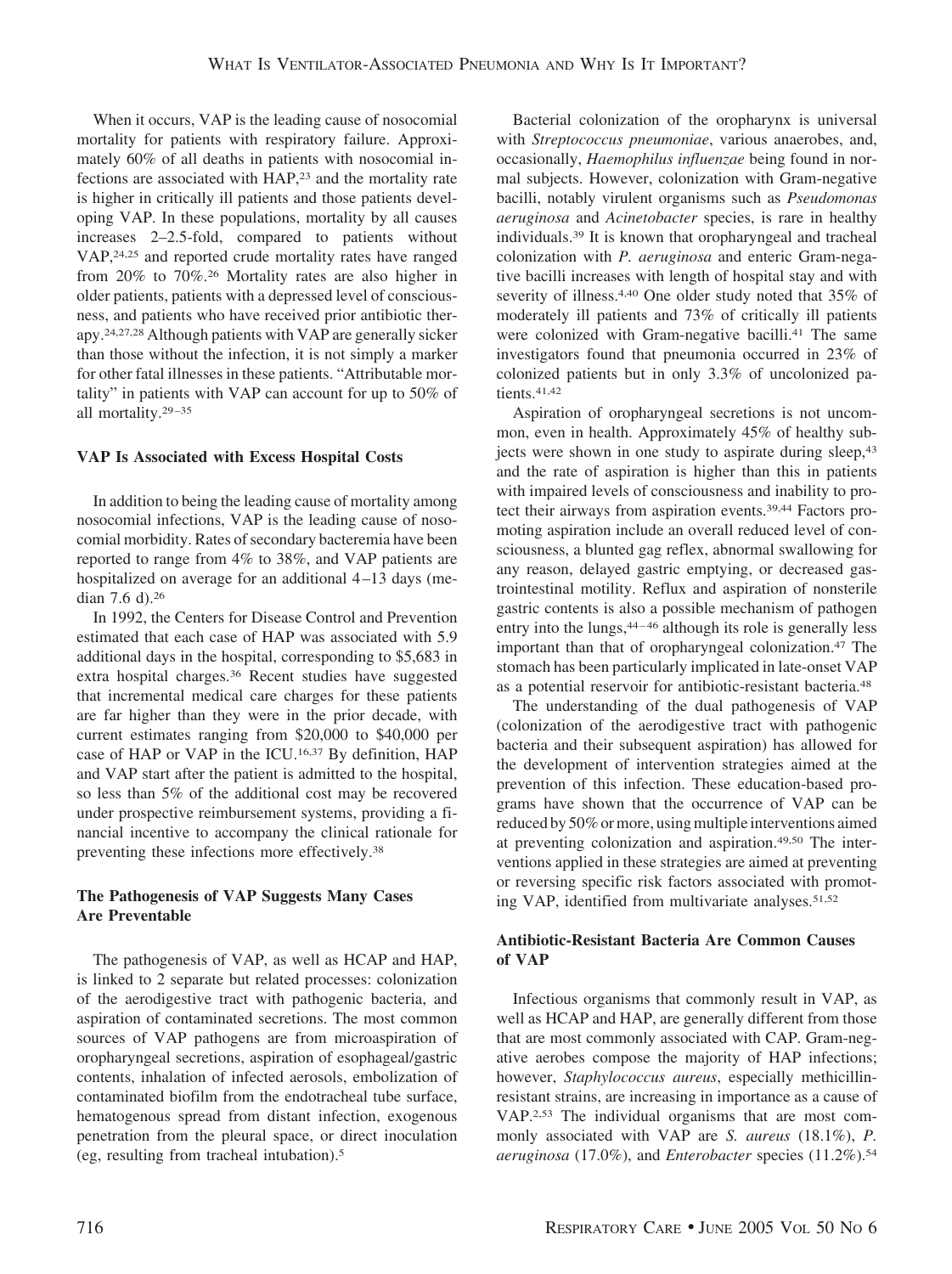Table 2. Clinical Diagnostic Criteria for Hospital-Associated Pneumonia\*

| New and persistent infiltrate (radiographically present for greater than<br>48 hours) PLUS one of the following: |
|------------------------------------------------------------------------------------------------------------------|
| Positive pleural or blood culture for the same organism as that<br>recovered in respiratory secretions           |
| Radiographic evidence of cavitation or necrosis                                                                  |
| Histopathologic evidence of pneumonia                                                                            |
| Two of the following:                                                                                            |
| Core temperature $> 38.3$ °C                                                                                     |
| Blood leukocytes $> 10,000$ cells/mL                                                                             |
| Purulent tracheal secretions                                                                                     |
| (Adapted from References 5, 6, and 63.)                                                                          |

Recently, more virulent toxin-producing strains of methicillin-resistant *S. aureus*, identified in community settings, have been described as a cause of CAP and HAP.<sup>55,56</sup>

VAP in which Gram-negative bacilli are the causative pathogens is frequently associated with substantial mortality. Mortality increases by a factor of  $2.6 - 6.4$  in critically ill patients with *P. aeruginosa* infection,<sup>57</sup> and mortality may exceed 70% in ventilated patients with *P. aeruginosa* or *Acinetobacter* infections.24,29,58 Intubated or mechanically-ventilated patients are more likely to have *P. aeruginosa* or *Acinetobacter* infections, but they are less likely to have *Escherichia coli* infections, and as many as 50% of all cases of VAP are due to polymicrobial infection.59,60 The high mortality attributed to *P. aeruginosa* infections in mechanically-ventilated patients is due, in part, to frequent failure of standard antibiotic treatments.58,60 Increasing antibiotic resistance and the administration of inappropriate antimicrobial therapy contribute to excess mortality among patients with VAP.61

## **The Diagnosis of VAP May Be Difficult to Establish**

VAP is usually suspected when a patient develops a new or progressive pulmonary infiltrate with fever, leukocytosis, and purulent tracheobronchial secretions.62 However, a number of noninfectious causes of fever and pulmonary infiltrates can also occur in these patients, making the above clinical criteria nonspecific for the diagnosis of VAP. Noninfectious causes of fever and pulmonary infiltrates that can mimic HAP include chemical aspiration without infection, atelectasis, pulmonary embolism, acute respiratory distress syndrome, pulmonary hemorrhage, lung contusion, infiltrative tumor, radiation pneumonitis, and drug or hypersensitivity reactions. Table 2 provides clinical criteria for the diagnosis of VAP, derived from a consensus panel.63

A number of studies have demonstrated the limitations of using clinical variables alone for establishing the diagnosis of VAP. Autopsy results in a series of patients with acute lung injury demonstrated that clinical criteria alone led to an incorrect diagnosis of VAP in 29% of clinically suspected cases.<sup>64</sup> Another study of 147 mechanically ventilated patients, using quantitative lower-airway cultures to establish the diagnosis of VAP, also found that clinical variables could not be used accurately to distinguish between patients with and without VAP.65 In a third report, the accuracy of clinical judgment in formulating treatment plans for patients with suspected VAP was compared with quantitative lower-airway cultures obtained by bronchoscopy.66 Clinical judgments about the presence of VAP were correct only 62% of the time, when compared to culture specimens, and only 33% of the treatment plans based on clinical judgment alone were deemed to be effective. Most clinical errors resulted in the unnecessary prescription of antibiotics, failure to diagnose VAP accurately, failure to treat all organisms causing polymicrobial VAP, and failure to treat VAP due to antibiotic-resistant pathogens.

The conclusion that the clinical diagnosis of VAP is markedly inferior to other methods has not been universal. As an example, one study of 25 deceased mechanically ventilated patients found that the presence of radiographic infiltrates and 2 of 3 clinical criteria (fever, leukocytosis, purulent secretions) had a sensitivity of 69% and a specificity of 75%, when compared with the combination of histologic evidence of pneumonia and positive post-mortem cultures as the accepted standard.<sup>67</sup> The performance of invasive diagnostic tests did not differ markedly from these clinical estimates, nor did their use in conjunction with clinical assessments dramatically improve diagnostic accuracy.

Radiographic criteria also are nonspecific for the diagnosis of VAP.64,68,69 One report, for example, evaluated the chest radiographs of 69 patients who died in respiratory failure and upon whom autopsies had been performed.69 Of the 30 patients fulfilling radiographic and clinical criteria for VAP, only 13 were found to have VAP at autopsy (57% falsepositive rate). Stepwise logistic-regression analysis suggested that the finding of air bronchograms was the only radiographic sign that might predict the presence of VAP. The use of lower-airway quantitative cultures has been demonstrated to improve antibiotic decision making in clinically and radiographically suspected VAP. This has been achieved by allowing treatment with more specific antimicrobial regimens resulting from narrowing or de-escalation of initially prescribed broad-spectrum antibiotics.<sup>70-75</sup>

# **Inappropriate Antimicrobial Therapy Is Common in VAP**

There are 2 overriding principles that make up the strategy of antibiotic treatment of VAP. The first is to provide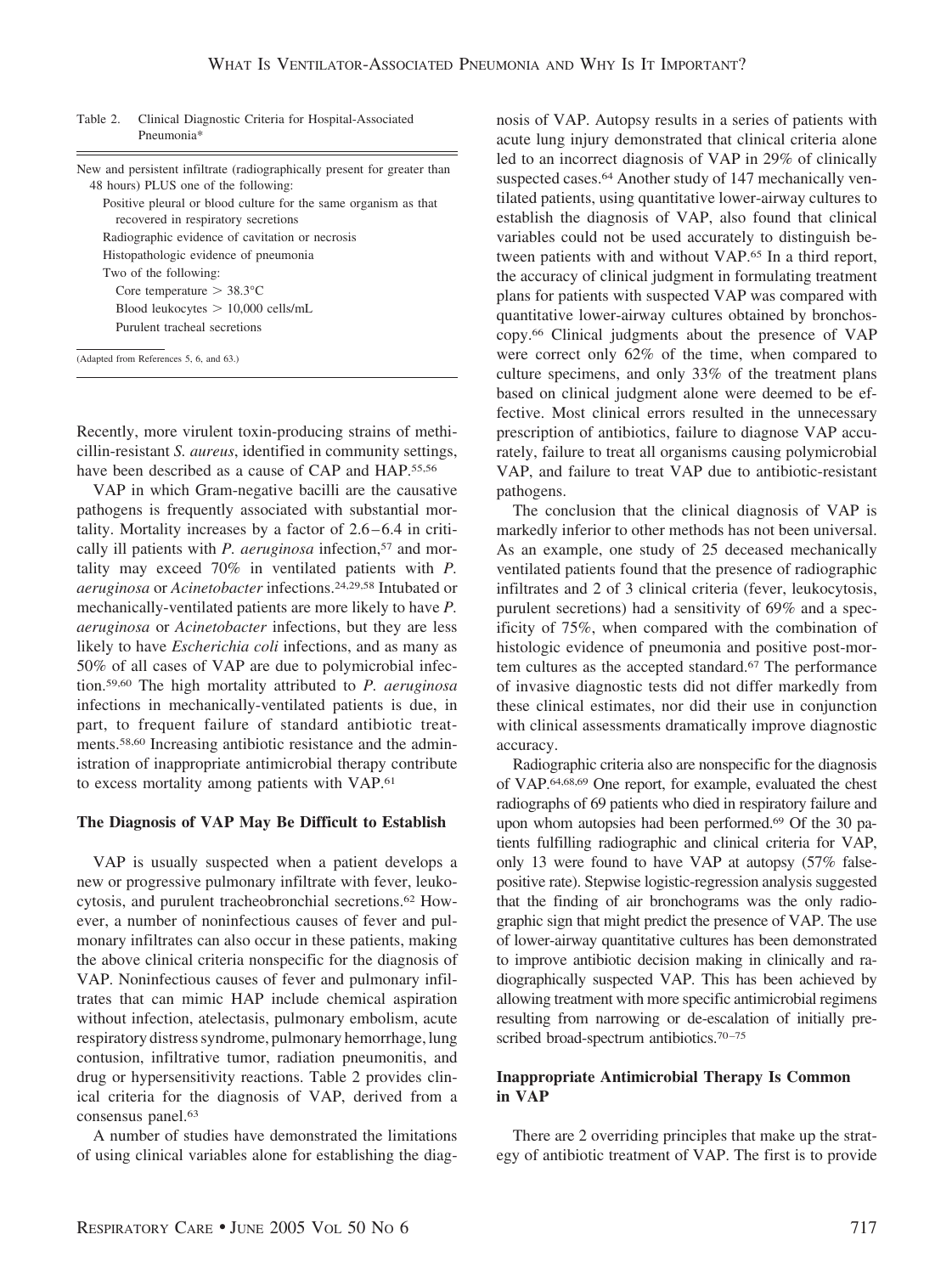an appropriate initial antimicrobial regimen that is likely to be active against the pathogen(s) causing infection. The second principle is to limit the unnecessary use of antibiotics. The strategy of antimicrobial de-escalation attempts to unify these 2 principles into a single strategy that will optimize patient outcomes while minimizing the emergence of antibiotic resistance. In addition to these principles, clinicians must ensure that antibiotic administration follows certain minimal requirements, such as proper dosing, interval administration, optimal duration of treatment, monitoring of drug levels when appropriate, and avoidance of unwanted drug interactions.76 Lack of adherence to these minimal requirements can result in inadvertently low or excessive tissue concentrations of the antibiotic, which increases the likelihood for antibiotic resistance, patient toxicity, and lack of effectiveness despite a qualitatively correct regimen.

The first principle of antibiotic "de-escalation" requires the administration of an appropriate empiric regimen to patients with suspected VAP. Decisions regarding antibiotic selection often occur in the absence of identified pathogens. It is imperative that clinicians be aware of the microorganisms likely to be associated with VAP in their patient population. The most common pathogens associated with the administration of inappropriate antimicrobial treatment in patients with VAP include potentially antibiotic-resistant Gram-negative bacteria (*P. aeruginosa*, *Acinetobacter* species, *Klebsiella pneumoniae*, and *Enterobacter* species) and *S. aureus*, especially the strains with methicillin resistance.<sup>61</sup> However, it is important to recognize that the predominant pathogens associated with VAP, as well as with other hospital-associated infections, can vary between hospitals as well as between specialized units within individual hospitals.<sup>50,77,78</sup> Therefore, clinicians should be aware of the prevailing bacterial pathogens in their hospitals and their associated antimicrobial susceptibilities. This should help in the selection of empiric antibiotic regimens that are more likely to provide appropriate treatment.

Clinicians should also be aware that health-care-associated infections are similar to hospital-associated infections in terms of the pathogens responsible for infection.7 This is an important issue, as more than 25% of bloodstream infections due to *S. aureus* and *P. aeruginosa* may be health-care-associated.79 Similarly, HCAPs have pathogen distributions that are similar to those seen among patients with HAP and VAP.9,10 Therefore, physicians should be aware of factors that identify patients as being at risk for health-care-associated infections, in order to avoid the prescription of inappropriate antibiotic treatment (see Table 1).

# **Prolonged Antibiotic Treatment of VAP Can Promote Antimicrobial Resistance**

The second goal of antibiotic de-escalation is to avoid the unnecessary administration of antibiotics, in order to

prevent the emergence of resistance. Physicians practicing in the hospital setting are frequently faced with the dilemma of caring for acutely ill patients with suspected nosocomial infection because of the presence of nonspecific clinical findings (fever, leukocytosis, hemodynamic instability). Failure to provide treatment with an appropriate initial antimicrobial regimen may result in greater morbidity, while unnecessarily prolonged antibiotic treatment can lead to colonization or infection with antibiotic-resistant pathogens.80 Therefore, several approaches have been developed to shorten the duration of antibiotic treatment for VAP.

Croce et al obtained quantitative bronchoalveolar lavage samples in trauma patients with suspected VAP to distinguish those with microbiologically confirmed infection from those with a probably trauma-induced systemic inflammatory response syndrome.81 All patients received initial antibiotic treatment, and those with bronchoalveolar lavage cultures revealing  $< 10^5$  colony-forming units/mL had their antibiotics discontinued without any statistically significant differences in mortality, compared to the patients who continued on their antimicrobial treatment. Similarly, Singh et al evaluate a group of patients at low likelihood of having VAP, based on a clinical pulmonary infection score  $\leq 6$ , and randomized them to receive physician-directed antibiotic treatment (usually 10-21 d of antibiotic treatment) or discontinuation of antibiotics if the clinical pulmonary infection score remained  $\leq 6$  on day 3 of antimicrobial treatment.82 No significant difference in mortality was observed; however, intensive care length of stay, duration of antibiotic use, and antibiotic costs were statistically less in the group having their antibiotics discontinued based on the clinical pulmonary infection score.

Ibrahim et al developed a clinical guideline for the treatment of VAP employing the goals of antimicrobial deescalation.83 They employed an ICU-specific antibiogram to select a 3-drug antibiotic regimen for the treatment of VAP that covered more than 90% of previously recognized pathogens. This guideline also recommended that antibiotic therapy be discontinued after a 7-day course unless prespecified criteria were met (eg, continued evidence of infection with leukocytosis and fever). These investigators found that the initial administration of appropriate antimicrobial treatment increased and the overall duration of antibiotic therapy for VAP was reduced by approximately one week, resulting in fewer secondary infections due to antibiotic-resistant organisms.83 This approach has been validated in a randomized trial demonstrating that specific criteria for antibiotic discontinuation in VAP could reduce antibiotic days when applied by pharmacists rounding in the ICU setting.84

Recently, a large randomized trial comparing 8 days to 15 days of appropriate antibiotic therapy for VAP was reported.80 Despite similar efficacy, the longer course of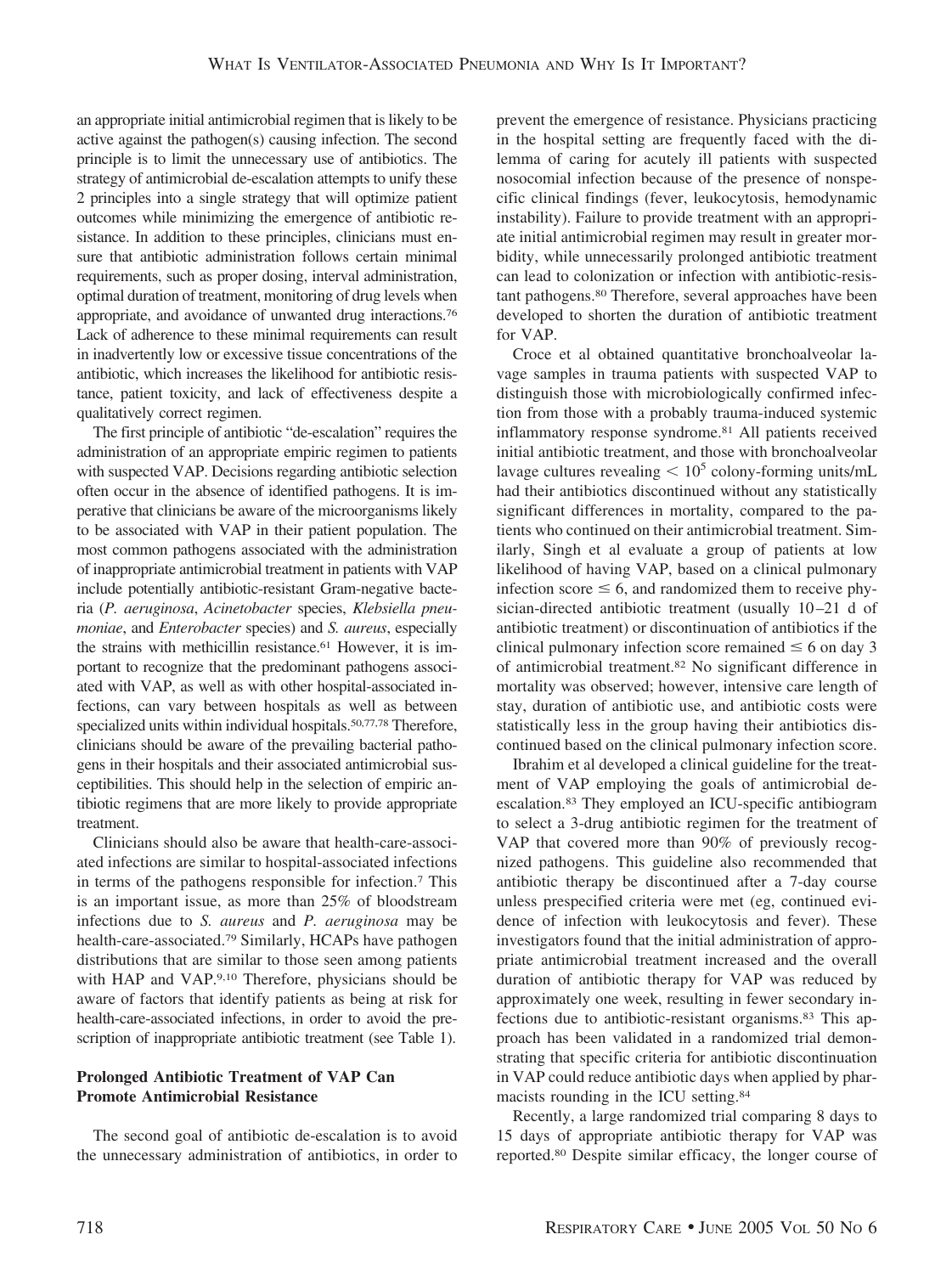antibiotic therapy was associated with statistically greater emergence of multiply-resistant bacteria. This study supported the de-escalation strategy of antimicrobial treatment for VAP. Initial antibiotics were selected based on patients' risk for infection with antibiotic-resistant pathogens. The antibiotic regimen was subsequently narrowed according to the bacteria isolated from respiratory cultures and their antimicrobial susceptibility. Although this study stopped antibiotic therapy in patients with VAP after 8 days, other studies have used clinical criteria for terminating antibiotics based on patients' clinical response to antibiotic treatment.75,83,84

#### **Summary**

VAP is a common hospital-associated infection occurring in mechanically ventilated patients. Increasingly, VAP is associated with antibiotic-resistant pathogens, resulting in excess morbidity, mortality, and medical care costs. Clinicians caring for mechanically ventilated patients should be aware of strategies aimed at preventing VAP and appropriately treating this infection when it occurs, in order to improve outcomes and minimize the emergence of antimicrobial resistance.

#### **REFERENCES**

- 1. McEachern R, Campbell GD Jr. Hospital-acquired pneumonia: epidemiology, etiology, and treatment. Infect Dis Clin North Am 1998; 12(3):761–779.
- 2. Richards MJ, Edwards JR, Culver DH, Gaynes RP. Nosocomial infections in medical intensive care units in the United States. National Nosocomial Infections Surveillance System. Crit Care Med 1999;27(8):887–892.
- 3. Fridkin SK. Increasing prevalence of antimicrobial resistance in intensive care units. Crit Care Med 2001;29(4 Suppl):N64–N68.
- 4. Lynch JP 3rd. Hospital-acquired pneumonia: risk factors, microbiology, and treatment. Chest 2001;119(2 Suppl):373S–384S.
- 5. Chastre J, Fagon JY. Ventilator-associated pneumonia. Am J Respir Crit Care Med 2002;165(7):867–903.
- 6. Craven DE, Steger KA. Epidemiology of nosocomial pneumonia: new perspectives on an old disease. Chest 1995;108(2 Suppl):1S– 16S.
- 7. Gaynes R. Health-care associated bloodstream infections: a change in thinking. Ann Intern Med 2002;137(10):850–851.
- 8. Tablan OC, Anderson LJ, Besser R, Bridges C, Hajjeh R; CDC; Healthcare Infection Control Practices Advisory Committee. Guidelines for preventing health-care-associated pneumonia, 2003: recommendations of the CDC and the Healthcare Infection Control Practices Advisory Committee. MMWR Recomm Rep 2004;53(RR-3): 1–36.
- 9. Mylotte JM. Nursing-home acquired pneumonia. Clin Infect Dis 2002;35(10):1205–1211.
- 10. Hutt E, Kramer AM. Evidence-based guidelines for management of nursing home-acquired pneumonia. J Fam Pract 2002;51(8):709– 716.
- 11. Kollef MH, Micek ST. *Staphylococcus aureus* pneumonia: a superbug infection in the community and hospital settings. Chest (2005; in press).
- 12. Rello J, Ausina V, Ricart M, Castella J, Prats G. Impact of previous antimicrobial therapy on the etiology and outcome of ventilatorassociated pneumonia. Chest 1993;104(4):1230–1235.
- 13. Kollef MH, Silver P, Murphy DM, Trovillion E.. The effect of late-onset ventilator-associated pneumonia in determining patient mortality. Chest 1995;108(6):1655–1662.
- 14. Torres A, Aznar R, Gatell JM, Jimenez P, Gonzalez J, Ferrer A, et al. Incidence, risk, and prognosis factors of nosocomial pneumonia in mechanically ventilated patients. Am Rev Respir Dis 1990;142(3): 523–528.
- 15. Mandell LA, Bartlett JG, Dowell SF, File TM Jr, Musher DM, Whitney C; Infectious Diseases Society of America. Update of practice guidelines for the management of community-acquired pneumonia in immunocompetent adults. Clin Infect Dis 2003;37(11):1405– 1433.
- 16. Rello J, Ollendorf DA, Oster G, Vera-Llonch M, Bellm L, Redman R, Kollef MH; VAP Outcomes Scientific Advisory Group. Epidemiology and outcomes of ventilator-associated pneumonia in a large US database. Chest 2002;122(6):2115–2121.
- 17. Cook DJ, Walter SD, Cook RJ, Griffith LE, Guyatt GH, Leasa D, et al. Incidence of and risk factors for ventilator-associated pneumonia in critically ill patients. Ann Intern Med 1998;129(6):433–440.
- 18. Ibrahim EH, Tracy L, Hill C, Fraser VJ, Kollef MH. The occurrence of ventilator-associated pneumonia in a community hospital: risk factors and clinical outcomes. Chest 2001;120(2):555–561.
- 19. Torres A, Gatell JM, Aznar E, el-Ebiary M, Puig de la Bellacasa J, Gonzalez J, et al. Re-intubation increases the risk of nosocomial pneumonia in patients needing mechanical ventilation. Am J Respir Crit Care Med 1995;152(1):137–141.
- 20. Brochard L, Mancebo J, Wysocki M, Lofaso F, Conti G, Rauss A, et al. Noninvasive ventilation for acute exacerbations of chronic obstructive pulmonary disease. N Eng J Med 1995;333(13):817–822.
- 21. Antonelli M, Conti G, Rocco M, Bufi M, De Blasi RA, Vivino G, et al. A comparison of noninvasive positive-pressure ventilation and conventional mechanical ventilation in patients with acute respiratory failure. N Engl J Med 1998;339(7):429–435.
- 22. Hilbert G, Gruson D, Vargas F, Valentino R, Gbikpi-Benissan G, Dupon M, et al. Noninvasive ventilation in immunosuppressed patients with pulmonary infiltrates, fever, and acute respiratory failure. N Engl J Med 2001;344(7):817–822.
- 23. Gross PA, Neu HC, Aswapokee P, Van Antwerpen C, Aswapokee N. Deaths from nosocomial infections: experience in a university hospital and a community hospital. Am J Med 1980;68(2):219–223.
- 24. Fagon JY, Chastre J, Domart Y, Trouillet JL, Pierre J, Darne C, Gibert C. Nosocomial pneumonia in patients receiving continuous mechanical ventilation: prospective analysis of 52 episodes with use of a protected specimen brush and quantitative culture techniques. Am Rev Respir Dis 1989;139(4):877–884.
- 25. Joshi N, Localio AR, Hamory BH. A predictive risk index for nosocomial pneumonia in the intensive care unit. Am J Med 1992;93(2): 135–142.
- 26. George DL. Epidemiology of nosocomial pneumonia in intensive care unit patients. Clin Chest Med 1995;16(1):29–44.
- 27. Celis R, Torres A, Gatell JM, Almela M, Rodriguez-Roisin R, Agusti-Vidal A. Nosocomial pneumonia: a multivariate analysis of risk and prognosis. Chest 1988;93(2):318–324.
- 28. El-Solh AA, Aquilina AT, Dhillon RS, Ramadan F, Nowak P, Davies J. Impact of invasive strategy on management of antimicrobial treatment failure in institutionalized older people with severe pneumonia. Am J Respir Crit Care Med 2002;166(8):1038–1043.
- 29. Fagon JY, Chastre J, Hance AJ, Montravers P, Novara A, Gibert C. Nosocomial pneumonia in ventilated patients: a cohort study evaluating attributable mortality and hospital stay. Am J Med 1993;94(3): 281–288.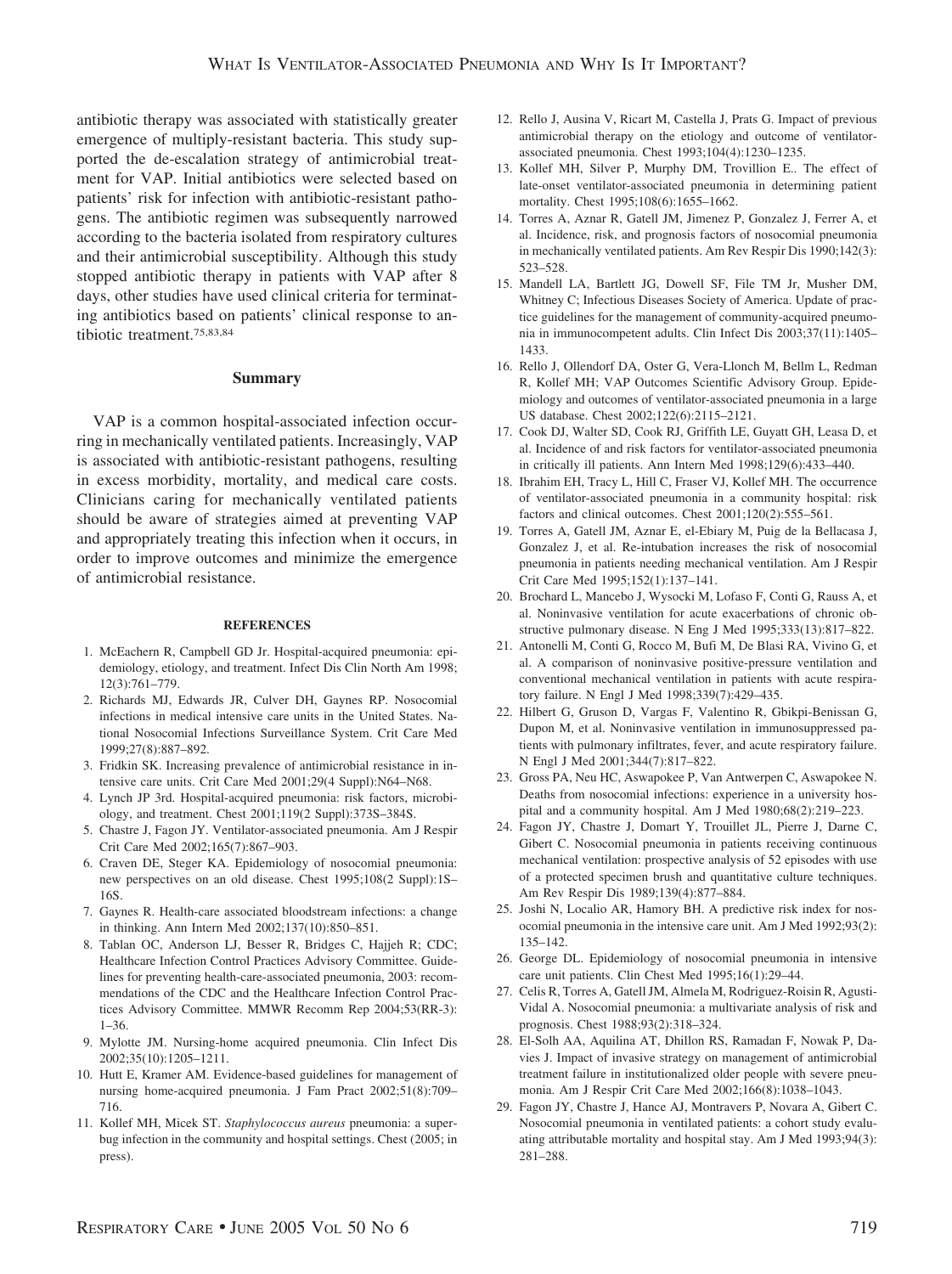- 30. Bryan CS, Reynolds KL. Bacteremic nosocomial pneumonia: analysis of 172 episodes from a single metropolitan area. Am Rev Respir Dis 1984;129(5):668–671.
- 31. Heyland DK, Cook DJ, Griffith L, Keenan SP, Brun-Buisson C. The attributable morbidity and mortality of ventilator-associated pneumonia in the critically ill patient. The Canadian Critical Trials Group. Am J Respir Crit Care Med 1999;159(4 Pt 1):1249–1256.
- 32. Papazian L, Bregeon F, Thirion X, Gregoire R, Saux P, Denis JP, et al. Effect of ventilator-associated pneumonia on mortality and morbidity. Am J Respir Crit Care Med 1996;154(1):91–97.
- 33. Bregeon F, Ciais V, Carret V, Gregoire R, Saux P, Gainnier M, et al. Is ventilator-associated pneumonia an independent risk factor for death? Anesthesiology 2001;94(4):554–560.
- 34. Chastre J, Trouillet JL, Vuagnat A, Joly-Guillou ML, Clavier H, Dombret MC, Gibert C. Nosocomial pneumonia in patients with acute respiratory distress syndrome. Am J Respir Crit Care Med 1998;157(4 Pt 1):1165–1172.
- 35. Clec'h C, Timsit JF, De Lassence A, Azoulay E, Alberti C, Garrouste-Orgeas M, et al. Efficacy of adequate early antibiotic therapy in ventilator-associated pneumonia: influence of disease severity. Intensive Care Med 2004;30(7):1327–1333.
- 36. Public health focus: surveillance, prevention, and control of nosocomial infections. MMWR Morb Mortal Wkly Rep 1992;41(42): 783–787.
- 37. Warren DK, Shukla SJ, Olsen MA, Kollef MH, Hollenbeak CS, Cox MJ, et al. Outcome and attributable cost of ventilator-associated pneumonia among intensive care unit patients in a suburban medical center. Crit Care Med 2003;31(5):1312–1317.
- 38. Haley RW, White JW, Culver DH, Hughes JM. The financial incentive for hospitals to prevent nosocomial infections under the prospective payment system: an empirical determination from a nationally representative sample. JAMA 1987;257(12):1611–1614.
- 39. Cross JT, Campbell GD. Therapy of nosocomial pneumonia. Med Clin North Am 2001;85(6):1583–1594.
- 40. Bergmans DC, Bonten MJ, van Tiel FH, Gaillard CA, van der Geest S, Wilting RM, et al. Cross-colonization with *Pseudomonas aeruginosa* of patients in an intensive care unit. Thorax 1998;53(12):1053– 1058.
- 41. Johanson WG Jr, Pierce AK, Sanford JP, Thomas GD. Nosocomial respiratory infections with Gram-negative bacilli: the significance of colonization of the respiratory tract. Ann Intern Med 1972;77(5): 701–706.
- 42. Johanson WG, Pierce AK, Sanford JP. Changing pharyngeal bacterial flora of hospitalized patients: emergence of Gram-negative bacilli. N Engl J Med 1969;281(12):1137–1140.
- 43. Huxley EJ, Viroslav J, Gray WR, Pierce AK. Pharyngeal aspiration in normal adults and patients with depressed consciousness. Am J Med 1978;64(4):564-568.
- 44. Craven DE, Steger KA. Epidemiology of nosocomial pneumonia: new perspectives on an old disease. Chest 1995;108(2 Suppl):1S– 16S.
- 45. du Moulin GC, Paterson DG, Hedley-Whyte J, Lisbon A. Aspiration of gastric bacteria in antacid-treated patients: a frequent cause of postoperative colonization of the airway. Lancet 1982;1(8266):242–245.
- 46. Atherton ST, White DJ. Stomach as a source of bacteria colonising respiratory tract artificial ventilation. Lancet 1978;2(8097):968–969.
- 47. Bonten MJ, Gaillard CA, van Tiel FH, Smeets HG, van der Geest S, Stobberingh EE. The stomach is not a source for colonization of the upper respiratory tract and pneumonia in ICU patients. Chest 1994; 105(3):878–884.
- 48. Prod'hom G, Leuenberger P, Koerfer J, Blum A, Chiolero R, Schaller MD, et al. Nosocomial pneumonia in mechanically ventilated patients receiving antacid, ranitidine, or sucralfate as prophylaxis for

stress ulcer: a randomized controlled trial. Ann Intern Med 1994; 120(8):653–662.

- 49. Zack JE, Garrison T, Trovillion E, Clinkscale D, Coopersmith CM, Fraser VJ, Kollef MH. Effect of an education program aimed at reducing the occurrence of ventilator-associated pneumonia. Crit Care Med 2002;30(11):407–412.
- 50. Babcock HM, Zack JE, Garrison T, Trovillion E, Jones M, Fraser VJ, Kollef MH. An educational intervention to reduce ventilatorassociated pneumonia in an integrated health system: a comparison of effects. Chest 2004;125(6):2224–2231.
- 51. Cook DJ, Kollef MH. Risk factors for ICU-acquired pneumonia. JAMA 1998;279(20):1605–1606.
- 52. Kollef MH. Ventilator-associated pneumonia: a multivariate analysis. JAMA 1993;270(16):1965–1970.
- 53. Hospital-acquired pneumonia in adults: diagnosis, assessment of severity, initial antimicrobial therapy, and preventive strategies: a consensus statement, American Thoracic Society, November 1995. Am J Respir Crit Care Med 1996;153(5):1711–1725.
- 54. National Nosocomial Infection Surveillance (NNIS) System report, data summary from January 1990-May 1999, issued June 1999. Am J Infect Control 1999;27(6):502–532.
- 55. Naimi TS, LeDell KH, Como-Sabetti K, Borchardt SM, Boxrud DJ, Etienne J, et al. Comparison of community- and health care-associated methicillin-resistant *Staphylococcus aureus* infection. JAMA 2003;290(22):2976–2984.
- 56. Foster TJ. The *Staphylococcus aureus* "superbug". J Clin Invest 2004;114(12):1693–1696.
- 57. Rello J, Rue M, Jubert P, Muses G, Sonora R, Valles J, Niederman MS. Survival in patients with nosocomial pneumonia: impact of the severity of illness and the etiologic agent. Crit Care Med 1997; 25(11):1862–1867.
- 58. Crouch Brewer S, Wunderink RG, Jones CB, Leeper KV Jr. Ventilator-associated pneumonia due to *Pseudomonas aeruginosa*. Chest 1996;109(4):1019–1029.
- 59. Rello J, Quintana E, Ausina V, Castella J, Luquin M, Net A, Prats G. Incidence, etiology, and outcome of nosocomial pneumonia in mechanically ventilated patients. Chest 1991;100(2):439–444.
- 60. Jimenez P, Torres A, Rodriguez-Roisin R, de la Bellacasa JP, Aznar R, Gatell JM, Agusti-Vidal A. Incidence and etiology of pneumonia acquired during mechanical ventilation. Crit Care Med 1989;17(9): 882–885.
- 61. Kollef MH. Inadequate antimicrobial treatment: an important determinant of outcome for hospitalized patients. Clin Infect Dis 2000; 31(Suppl 4):S131–S138.
- 62. Meduri GU. Diagnosis and differential diagnosis of ventilator-associated pneumonia. Clin Chest Med 1995;16(1):61–93.
- 63. Pingleton SK, Fagon JY, Leeper KV Jr. Patient selection for clinical investigation of ventilator-associated pneumonia: criteria for evaluating diagnostic techniques. Chest 1992;102(5 Suppl 1):553S–556S.
- 64. Andrews CP, Coalson JJ, Smith JD, Johanson WG Jr. Diagnosis of nosocomial bacterial pneumonia in acute, diffuse lung injury. Chest 1981;80(3):254–258.
- 65. Fagon JY, Chastre J, Hance AJ, Guiguet M, Trouillet JL, Domart Y, et al. Detection of nosocomial lung infection in ventilated patients: use of a protected specimen brush and quantitative culture techniques in 147 patients. Am Rev Respir Dis 1988;138(1): 110–116.
- 66. Fagon JY, Chastre J, Hance AJ, Domart Y, Trouillet JL, Gibert C. Evaluation of clinical judgment in the identification and treatment of nosocomial pneumonia in ventilated patients. Chest 1993;103(2): 547–553.
- 67. Fabregas N, Ewig S, Torres A, El-Ebiary M, Ramirez J, de La Bellacasa JP, et al. Clinical diagnosis of ventilator associated pneu-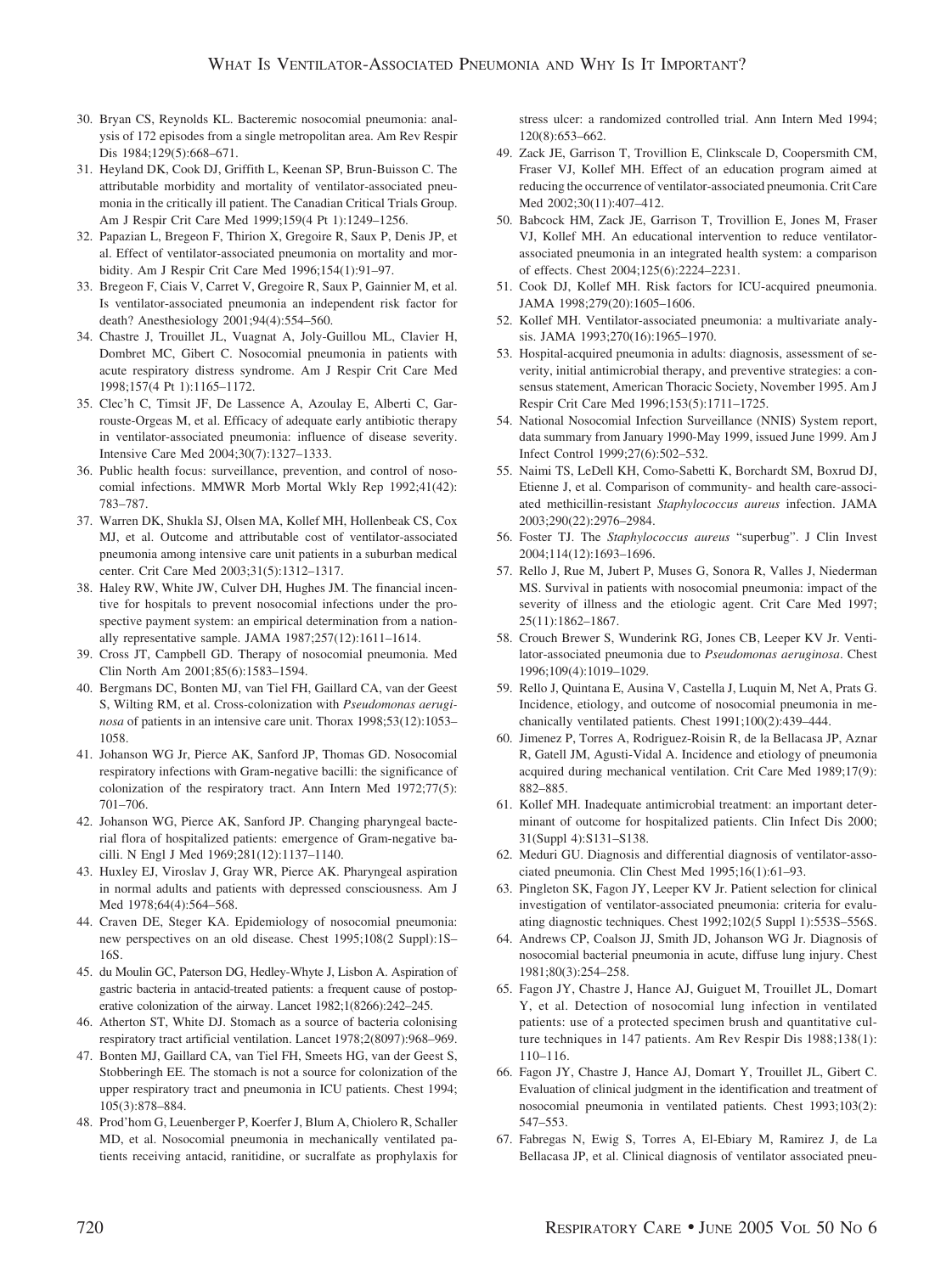monia revisited: comparative validation using immediate post-mortem lung biopsies. Thorax 1999;54(10):867–873.

- 68. Rubin SA, Winer-Muram HT, Ellis JV. Diagnostic imaging of pneumonia and its complications in the critically ill patient. Clin Chest Med 1995;16(1):45–59.
- 69. Wunderink RG, Woldenberg LS, Zeiss J, Day CM, Ciemins J, Lacher DA. The radiologic diagnosis of autopsy-proven ventilatorassociated pneumonia. Chest 1992;101(2):458–463.
- 70. Sanchez-Nieto JM, Torres A, Garcia-Cordoba F, El-Ebiary M, Carrillo A, Ruiz J, et al. Impact of invasive and noninvasive quantitative culture sampling on outcome of ventilator-associated pneumonia: a pilot study. Am J Respir Crit Care Med 1998;157(2):371–376.
- 71. Ruiz M, Torres A, Ewig S, Marcos MA, Alcon A, Lledo R, et al. Noninvasive versus invasive microbial investigation in ventilatorassociated pneumonia: evaluation of outcome. Am J Respir Crit Care Med 2000;162(1):119–125.
- 72. Sole Violan J, Fernandez JA, Benitez AB, Cardenosa Cendrero JA, Rodriguez de Castro F. Impact of quantitative invasive diagnostic techniques in the management and outcome of mechanically ventilated patients with suspected pneumonia. Crit Care Med 2000;28(8):2737–2741.
- 73. Fagon JY, Chastre J, Wolff M, Gervais C, Parer-Aubas S, Stephan F, et al. Invasive and noninvasive strategies for management of suspected ventilator-associated pneumonia: a randomized trial. Ann Intern Med 2000;132(8):621–630.
- 74. Shorr AF, Sherner JH, Jackson WL, Kollef MH. Invasive approaches to the diagnosis of ventilator-associated pneumonia: a meta-analysis. Crit Care Med 2005;33(1):46–53.
- 75. Rello J, Vidaur L, Sandiumenge A, Rodriguez A, Gualis B, Boque C, Diaz E. De-escalation therapy in ventilator-associated pneumonia. Crit Care Med 2004;32(11):2183–2190.
- 76. Kollef MH, Fraser VJ. Antibiotic resistance in the intensive care unit. Ann Intern Med 2001;134(4);298–314.
- 77. Namias N, Samiian L, Nino D, Shirazi E, O'Neill K, Kett DH, et al. Incidence and susceptibility of pathogenic bacteria vary between intensive care units within a single hospital: implications for empiric antibiotic strategies. J Trauma 2000;49(4):638–645.
- 78. Rello J, Sa-Borges M, Correa H, Leal SR, Baraibar J. Variations in etiology of ventilator-associated pneumonia across four treatment sites: implications for antimicrobial prescribing practices. Am J Respir Crit Care Med 1999;160(2):608–613.
- 79. Friedman ND, Kaye KS, Stout JE, McGarry SA, Trivette SL, Briggs JP, et al. Health care-associated bloodstream infections in adults: a reason to change the accepted definition of community-acquired infections. Ann Intern Med 2002;137(10):791–797.
- 80. Chastre J, Wolff M, Fagon JY, Chevret S, Thomas F, Wermert D, et al. Comparison of 8 vs 15 days of antibiotic therapy for ventilatorassociated pneumonia in adults: a randomized trial. JAMA 2003; 290(19):2588–2598.
- 81. Croce MA, Fabian TC, Schurr MJ, Boscarino R, Pritchard FE, Minard G, et al. Using bronchoalveoalr lavage to distinguish nosocomial pneumonia from systemic inflammatory response syndrome: a prospective analysis. J Trauma Injury Infect Crit Care 1995;39(6): 1134–1139.
- 82. Singh N, Rogers P, Atwood CW, Wagener MM, Yu VL. Short course empiric antibiotic therapy for pulmonary infiltrates in the intensive care unit: a proposed solution for indiscriminate antibiotic prescription. Am J Respir Crit Care Med 2000;162(2 Pt 1):505–511.
- 83. Ibrahim EH, Ward S, Sherman G, Schaiff R, Fraser VJ, Kollef MH. Experience with a clinical guideline for the treatment of ventilatorassociated pneumonia. Crit Care Med 2001;29(6):1109–1115.
- 84. Micek ST, Ward S, Fraser VJ, Kollef MH. A randomized controlled trial of an antibiotic discontinuation policy for clinically suspected ventilator-associated pneumonia. Chest 2004;125(5):1791–1799.

## **Discussion**

**Kollef:** We've always thought about MRSA [methicillin-resistant *Staphylococcus aureus*] pneumonia as something patients acquired in the hospital, and really did not expect that patients with CAP would have MRSA coming in. We're seeing them *routinely* now, and it's a scary thing for us in the St Louis area. Dennis, have you seen any of these patients?

**Maki:** We have not seen a lot, but we have seen several.

**Kollef [to group]:** Have you seen anybody with this type of picture coming in with a very progressive community-acquired MRSA pneumonia?

**Maki:** We've seen more necrotizing soft tissue infections.

**Truscott:\*** I think we may be getting into biofilms a little more later, but how are you seeing them as beginning? External-to-internal with respect to the endotracheal tube, or when they are inserted? In other words, coming from the outside, the exterior portion?

**Kollef:** How does the biofilm have an impact on infections?

**Truscott:** Where do you see the colonization beginning: the initial inoculation, coming from the exterior of the tube, or the interior of the tube?

**Kollef:** Well, when you talk about the endotracheal tube and biofilms, there aren't a lot of systematic electron microscopy studies, for example, looking at where the biofilm initially forms. But studies have been done where they've taken endotracheal tubes out of patients and serially transected the tubes. Curt Sessler's group did a study like this in the nursing literature about  $3-4$  years ago.<sup>1</sup> We did a study<sup>2</sup> using acoustic reflectometry, making the point that it's really the internal lumen of the endotracheal tube that's impacted by—not just the biofilm, but the secretions that adhere to its surface. So, biofilm forms on all parts of the tube, but I think it's the internal portion of it, the internal surface, that's probably most important, because if you have narrowing of that surface, it results in increased airway resistance. I think that's the area where you can have more embolization of material into the lower respiratory tract.

But, that's not to say that the external part of the tube isn't important. We know about the fact that secre-

<sup>\*</sup> Wava Truscott PhD, Kimberly-Clark Healthcare, Roswell, Georgia.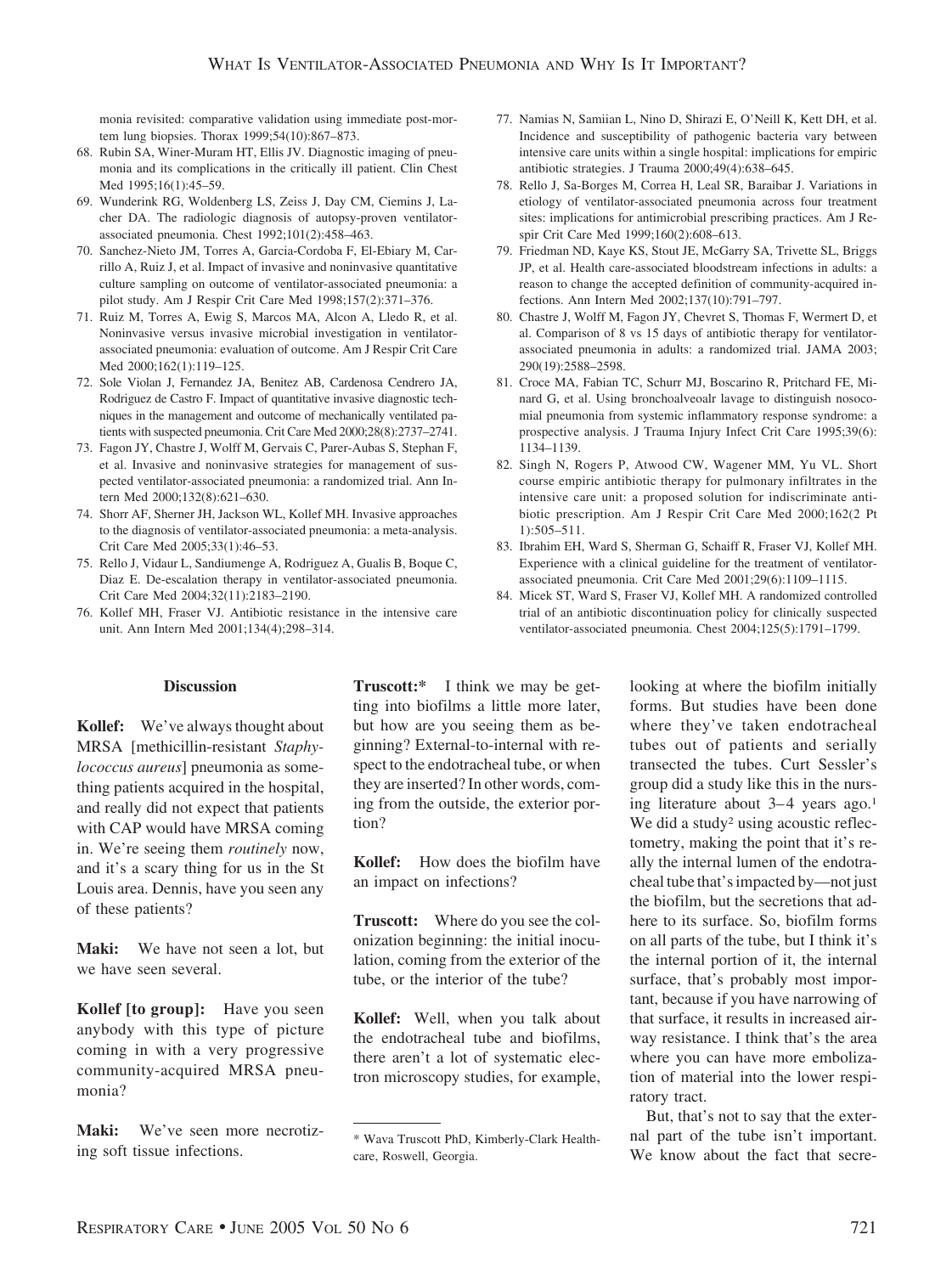tions can pool above the cuff, that they can make their way down into the lower respiratory tract as well. But, it's only recently that we've started paying attention to the endotracheal tube. And I think that there's a lot that can be done with that device, and similar devices, in terms of improving them.

#### **REFERENCES**

- 1. Glass C, Grap MJ, Sessler CN. Endotracheal tube narrowing after closed-system suctioning: prevalence and risk factors. Am J Crit Care 1999;8(2):93–100.
- 2. Shah C, Kollef MH. Endotracheal tube intraluminal volume loss among mechanically ventilated patients. Crit Care Med 2004;32(1):120–125.

**MacIntyre:** Marin, I'm going to ask more simple questions. Is the incidence of VAP going up or going down? Are we doing any better at preventing this, or is it becoming a bigger problem?

**Kollef:** I can't answer that question from a national perspective. I think the only group that can do that is the Centers for Disease Control and Prevention. There have been some changes in some of the ways in which the Nationwide In-Patient Sample hospitals report their data, so you have to be careful, because sometimes they vary in terms of who is reporting and how many of them are reporting. But I haven't seen any systematic evidence suggesting that the rates of VAP are going down. The only times I have seen that are in specific institutions that have adopted programs for preventing the infection. Certainly, in those kinds of programs you can find a number of good examples in the literature where VAP rates came down.1,2 They never get down to zero, but they generally show a  $20-50\%$ reduction in the rate of infection.

#### **REFERENCES**

1. Babcock HM, Zack JE, Garrison T, Trovillion E, Jones M, Fraser VJ, Kollef MH. An educational intervention to reduce ventilator-associated pneumonia in an integrated health system: a comparison of effects. Chest 2004;125(6):2224–2231

2. Zack JE, Garrison T, Trovillion E, Clinkscale D, Coopersmith CM, Fraser VJ, Kollef MH. Effect of an education program aimed at reducing the occurrence of ventilator-associated pneumonia. Crit Care Med 2002;30(11):2407–2412.

**MacIntyre:** It's a broader problem. People like you teach us very important ways to try to reduce VAP. You show that it can work, and then of course the huge problem is getting the rest of the world to adopt those practices.

**Kollef:** I agree with that 100%, and part of the problem—in the United States at least—is that there are the cost concerns, and for many institutions, when they have to put an upfront cost into something in terms of purchasing a device or paying for infection-control practitioners—that's a hard-dollar cost for them. And then when you talk about preventing an infection and potentially reducing lengths of stay and reducing hospitalization costs, that's a little more nebulous. But it becomes powerful when you can demonstrate that.

In our own system, Barnes-Jewish Christian, which has about 11 hospitals in the corporate chain of command, we have a vice president whose job it is to oversee the medical-error and infection-control groups, and they have a very large budget. And they have a very large number of personnel working for them, because they understand and they've got good hard numbers in terms of the financial impact of this, that you can increase throughput by minimizing some of these problems. But that's a large system, and in the average hospital I think that becomes a much more difficult thing to get across. When I give talks I can't tell you how often I see a situation where there's a single infection-control practitioner in a 200- or 300-bed hospital who is supposed to be dealing with *all* of these issues. That's a tough thing to do.

**Fishman:\*** Marin, in answer to your question about being mindful of the pathogens in your local institution, by what means is that generally communicated to the clinicians who are managing patients? What sort of "playing cards" of the bad bugs out there is given, generally?

**Kollef:** Another important question. How do you know what the local bugs are where you practice? For many clinicians in private practice they may be working in 2 or 3 different hospitals. I think that most of us rely on the hospital antibiogram, and certainly for a smaller hospital, maybe with one ICU, that may be an accurate way of approaching it. But when you get into more complicated areas, particularly when you are dealing with larger institutions, I think it's very clear that you can have variability from unit to unit and from building to building within the hospital setting. Having accurate information is also very powerful, and it should be incorporated into the treatment decisions.

When you have a situation where your best Gram-negative drug has 82% activity against an organism like pseudomonas, you still see people who are comfortable just using a single drug to cover a bug like pseudomonas when someone presents with severe hospital-acquired or ventilator-associated pneumonia. I don't think that's the right way to go. Unfortunately, sometimes this information isn't used in a practical sense at the bedside.

It's the same argument for the diagnostic approaches. I don't advocate to everyone that you do bronchoalveolar lavage with semi-quantitative cultures, or do a cytospin to look at the cell count and the Gram stain, because in many cases they won't utilize that information to modify the antibiotic therapy, so I think that there are a number of issues here related to

<sup>\*</sup> Robert Fishman MD, Aerogen Inc, Mountain View, California.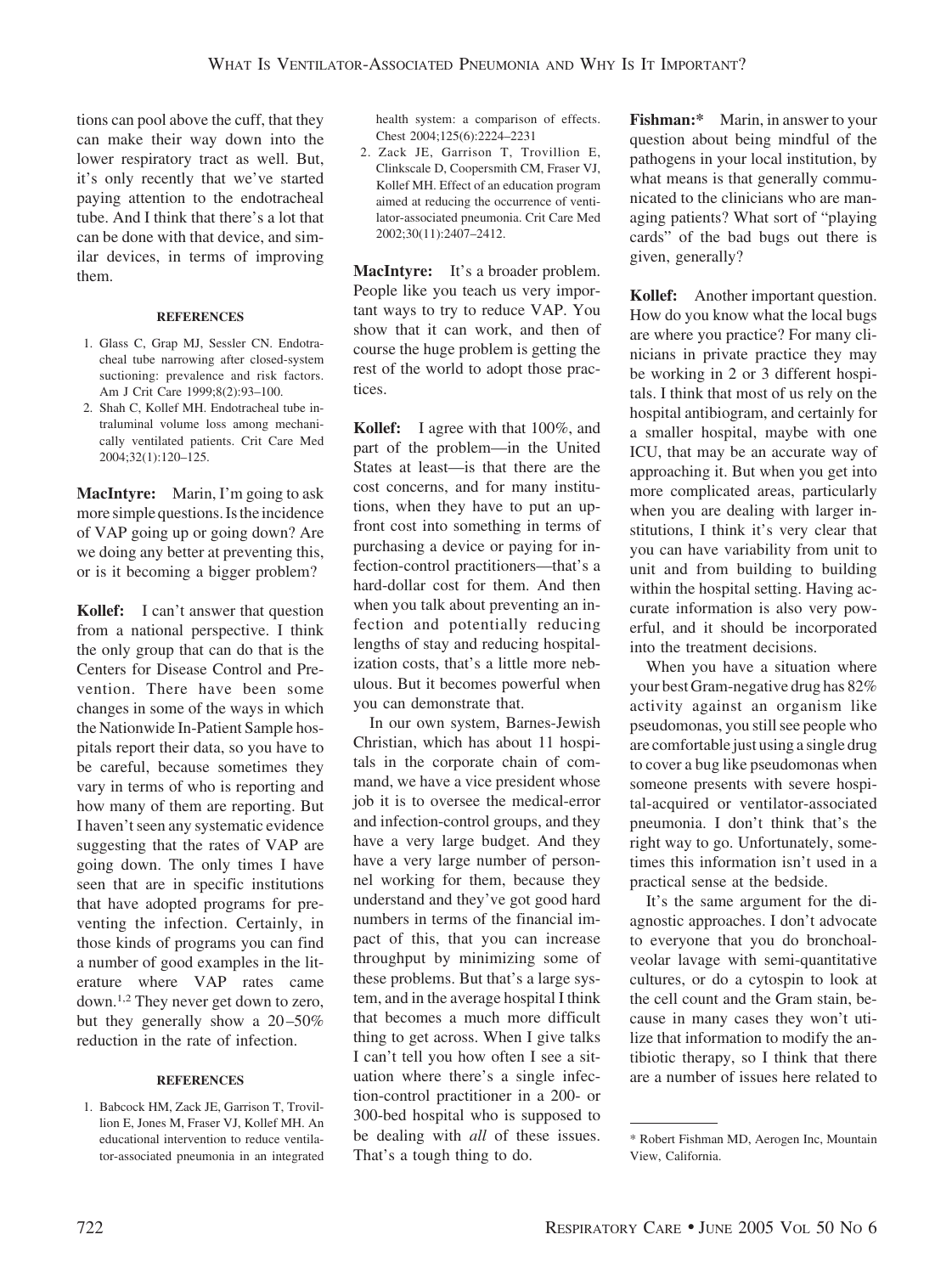that in terms of getting information, getting *good* information, and using it at the bedside. Sometimes I think there is a disconnect between the data and how it impacts on therapies.

**Niederman:** I would just like to say that one practical solution to getting the local microbiologic data, which I don't know that everybody takes advantage of, is that microbiology labs in every hospital can give you monthly printouts of what's growing in the ICU, and you can use that data. We get that every month in the ICU now. We've seen tremendous variability month-tomonth. There are a lot of issues as to how you collect that data, so not only do you need it to be ICU-specific and institution-specific, but you also need it over the course of time.

**Maki:** We've had many debates in our hospital about ICU-specific susceptibility profiles, or transplant vs non-transplant, and if you look at them carefully there is enough overlap that I am not convinced that ICU-specific information is all that helpful, for the simple reason that there is plenty of MRSA everywhere; there's lots of resistant Gram-negative rods everywhere. Even though you might have 20% more in the ICU, you are not going to take a chance because there's a little bit less on a transplant unit, such that you wouldn't use coverage for resistant organisms when the patient's critically ill. But your point is well made, and I think it is particularly important, because if there's anything that I'm impressed by, and I think Marin has really published elegant studies that have proven this, it is that we are missing the boat on initial therapy of life-threatening infections on a major scale in this country, and it's having huge impacts.

**Niederman:** Let me just clarify 2 things, because I think it's important. I think you're right; I don't think you can ignore drug-resistant pathogens in other sites in the hospital, but I think

where these data have been helpful for us is we know that we're going to get bad bugs in our ICU; we don't always know which drugs are going to work against them, and that's where that data can be useful. The only caveat that I think that people who do this need to understand is that it's *unfiltered* data, and one of the problems with unfiltered microbiologic data is that nobody is correcting for multiple isolates from the same patient.

**Maki:** Your lab should be doing that. Labs are supposed to be doing that.

**Niederman:** No, they would do that when they are reporting, but what I'm getting is just a printout of all the cultures in sum, and they're not filtering it for me. If you are getting unfiltered data, you need to understand that the absolute percentage of susceptibility may be irrelevant; it's a rank order of your drugs that's probably important. So even if you have your lab with that type of data reporting an 80% susceptibility of pseudomonas to a specific antibiotic, it might really be much higher. But what you really want to look at is taking *all* of your antibiotics for, say, pseudomonas, and evaluate where they rank, and that may help you make better choices.

**Kollef:** I can tell you that the information is helpful to us, and in fact I meet with our infection-control practitioner and our local infectious-disease infection-control person, who is one of the infectious-disease attendings there, on a quarterly basis now. We do have the filtered data. The filtered data gets reported to us quarterly, and it's unit-specific.

But the other thing they report to us—and we sit down and we go over it—it's like a report card, basically, is what's the occurrence of our 4 major nosocomial infections that we track in our unit, and that would be VAP, diarrheal infection, catheter-associated bacteremia, and urinary tract infections. Because we have interventions in place for each of those, if our rates are going in the wrong direction, we need then to do something to be proactive about that. I think that kind of information can be helpful, not only from a therapeutic standpoint but from a prevention standpoint as well.

**Park:** I wonder if you would comment on what you see in the future as far as either detecting or targeting therapeutically in some way the virulence factors of these organisms.

**Kollef:** In terms of virulence factors, Jordi Rello may want to speak to pseudomonas; I know he's done some work looking at some of them. Or Jean Chastre could also talk about the pseudomonas aspect.

In terms of MRSA, I think that certainly a very important virulence factor is PVL [Panton-Valentine leukocidin]. I think that right now our chief of microbiology runs the gels for us, and it takes a lot of effort to do this, and hopefully in the future we'll have better ways of doing it.

I think it might be helpful to have knowledge about atoxin-producing organism, because then we might want to add a drug like clindamycin, if it's susceptible, or another drug, and we do have—when you look at protein synthesis for the MRSA strains— quinipristin/dalfopristin, we have linezolid, and tigecycline is going to be coming. They all have an impact on protein synthesis. Maybe it's important to use combination therapy against those organisms, but we have no data. I'm worried that those studies will not be done because no one will support those studies.

**Solomkin:** Going through, for example, Jordi Rello's data from the large Cardinal database, and a lot of data that you presented, it appears we really need to focus on subsets, and on the fact that there are probably about 20% of these patients who are really at risk from resistant organisms, and, conversely, that they are the ones who